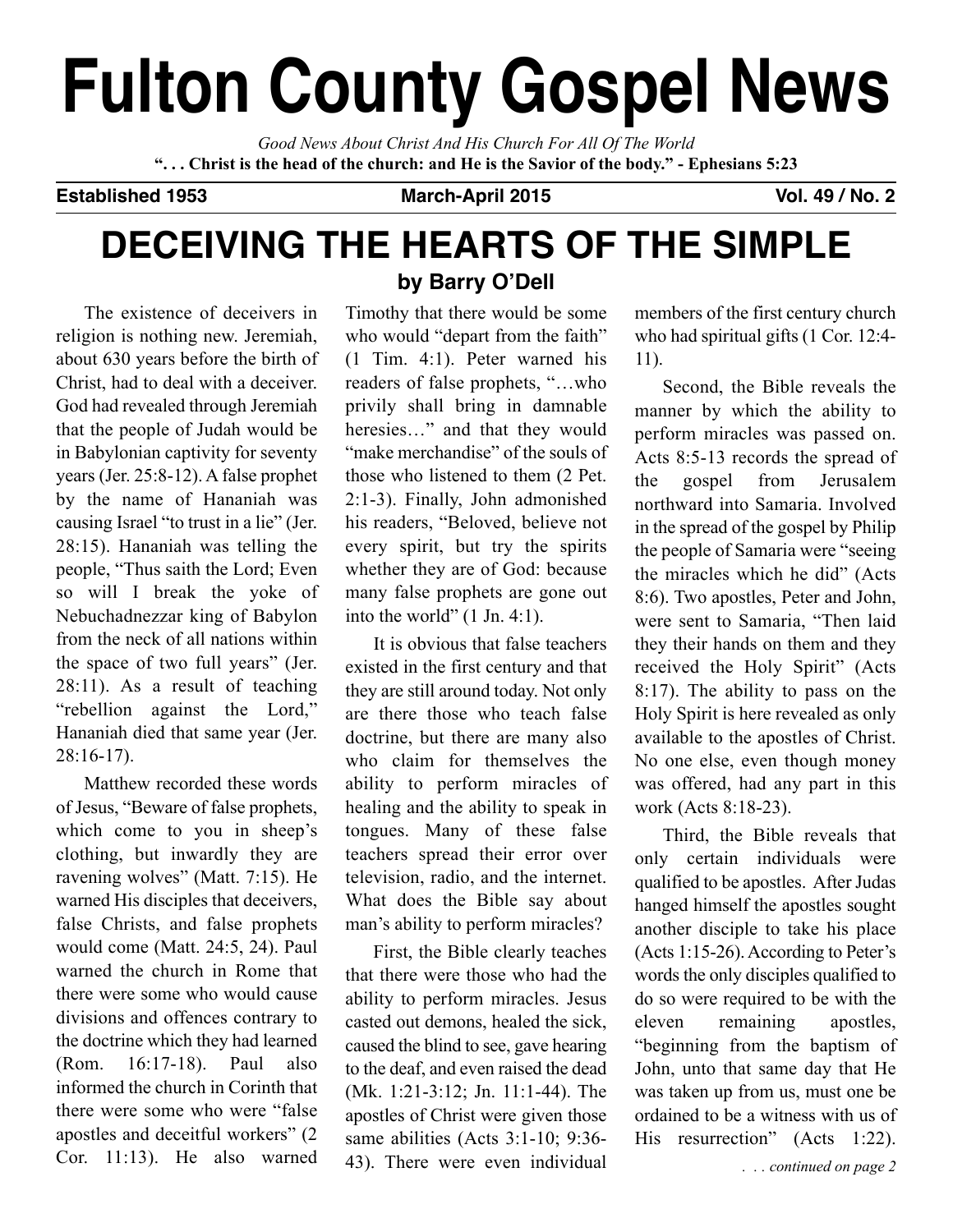### **fUlton coUntY gospel neWs** USPS Publication #211780

. . . is a Periodical publication issued monthly by the church of Christ at Third and Bethel (P.O. Box 251), Mammoth Spring, AR 72554-0251. **POSTMASTER: Please mail all changes of address to the above address.**

FCGN is mailed free of charge to any who care to receive it. We will be happy to add any names to the regular mailing list. If you send in a name we must have a complete address, including number and street name, or RR. or HCR number, plus box number, or a P.O. Box number and the **NINE DIGIT ZIP CODE.** This paper is supported by voluntary contributions for which we are grateful. Financial information will be furnished upon request. **Mail all address corrections or manuscripts to:**

#### **fUlton coUntY gospel neWs** P.O. Box 251 Mammoth Spring, AR 72554

| Website  www.fultoncountygospelnews.org |  |
|-----------------------------------------|--|
|                                         |  |
|                                         |  |

## *. . . continued from page 1*

Apparently there were only two, Joseph and Matthias, who met the requirements. No one alive on earth today can be an apostle because no one on earth today witnessed the baptism and ascension of Jesus Christ. By extension, since there are no apostles on earth today to pass along the miraculous abilities, no one has the ability to perform miracles. First Corinthians 13:8 informs us that prophecies, tongues, and knowledge would fail, cease, and vanish when, "that which is perfect is come" (1 Cor. 13:9-10). That which is perfect is the complete and inspired revelation of God's will (2 Tim. 3:16-17; Jas. 1:25; 2 Pet. 1:3).

In this particular study it is also important to understand the Biblically stated purpose of miracles. Mark records for us the following, "So then after the Lord had spoken unto them, He was received up into heaven, and sat on the right hand of God. And they went forth, and preached everywhere, the Lord working with them, *and confirming the word with signs following*" (Mk. 16:19- 20). Hebrews 2:1-4 also refers to the purpose of miracles as that of confirmation. These "Galileans" (Acts 2:7) would be traveling around to various places with a new message which they received from the Christ. Not having a complete, written revelation, the ability to perform signs and cause their audiences to be "amazed" (Acts 2:7) and "wonder" (Heb. 2:4) would confirm that these men were commissioned by the Lord Himself. Another stated purpose of miracles comes from the pen of John, "And many other signs truly did Jesus in the presence of His disciples, which are not written in this book: But these are written, *that ye might believe that Jesus is the Christ, the Son of God*; and that believing ye might have life through His name" (Jn. 20:30-31).

Today we have the complete, inspired revelation of God's will. That which is perfect has come (1 Cor. 13:10). Jude 3 refers to "the faith which was once delivered unto the saints." The word "once" (*hapax*) is an adverb of time. Hebrews 9:28 also uses this word stating that, "Christ was *once* offered…" The New King James Version renders the end of Jude 3, "…the faith which was once for all delivered to the saints." Also, Romans 10:17 states that, "faith cometh by hearing, and hearing by the word of God." The miracles and

signs which were present in the first century fulfilled their purposes and are no longer needed today.

Seeing that all of the above is clearly taught in the word of God, how is it possible for individuals to be so easily deceived today? What techniques are used by false teachers and so-called "faith healers" to lead people astray? One technique used is the claim of obedience to God. Jesus revealed this method as recorded in Matthew 7:22, "Many will say to me in that day, Lord, Lord, have we not prophesied in thy name? And in thy name have cast out devils? And in thy name done many wonderful works?" These individuals may be claiming allegiance to God, but they are not doing His will (Matt. 7:21, 23). Another technique used is simple deception. Deception is defined as, "the act of making someone believe something that is not true." This technique is revealed by Paul in Romans 16:18. However, those who could be or are being deceived also bear some responsibility. The deceived are referred to as having hearts that are "simple." Being simple means that one might be unsuspecting of error or deception. God's child is taught to be vigilant (1 Pet. 5:8), awake (Eph. 5:14), knowledgeable of the Lord's will (Eph. 5:17). Also, in Second Thessalonians 2, Paul reveals that some are deceived, "… because they received not the love of the truth, that they might be saved" and also because they, "... had pleasure in unrighteousness" (2) Thes. 2:10-12). We are charged to, "know the truth"  $(In. 8:32)$  and to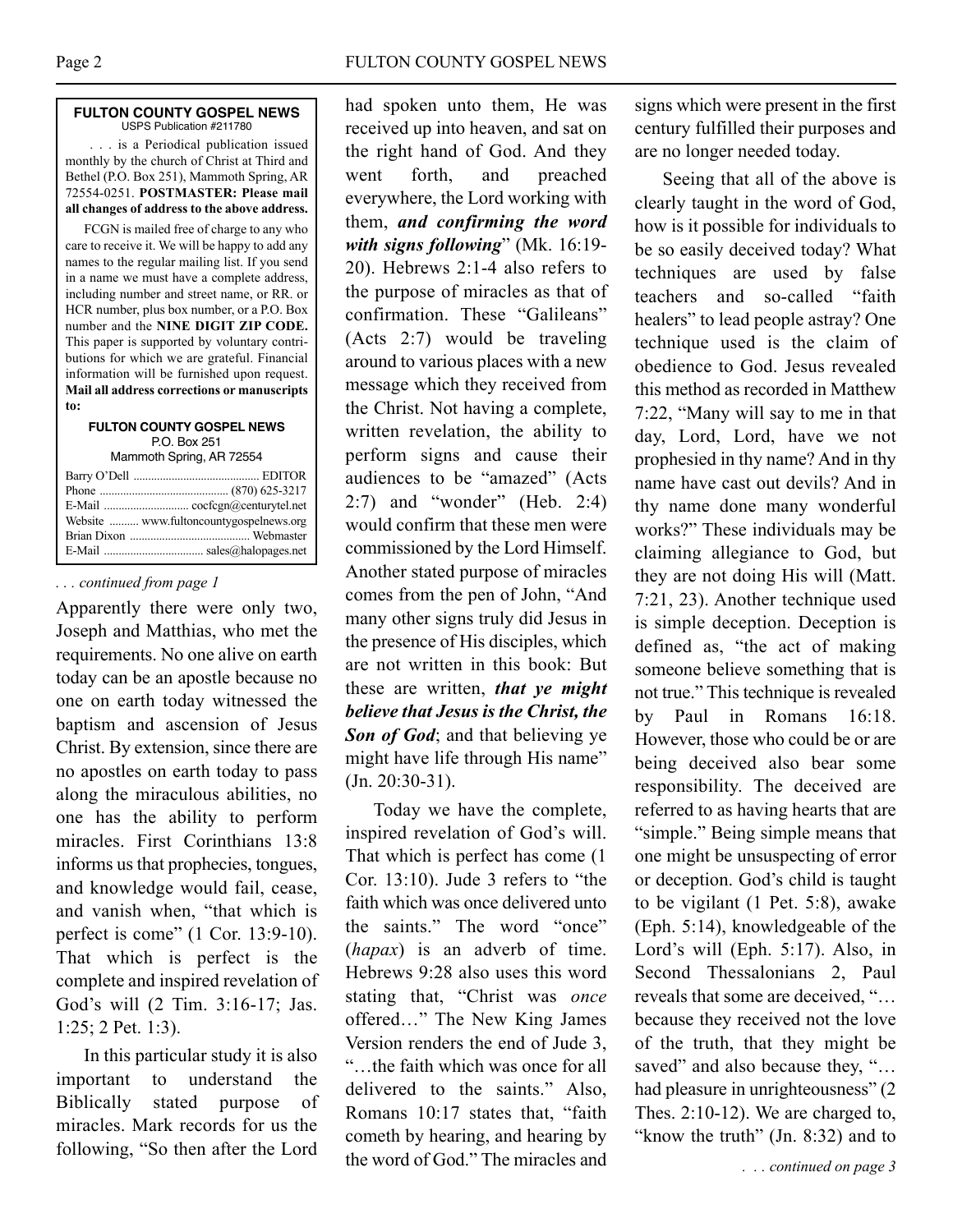continue to grow in that knowledge (2 Pet. 1:5; 3:18). Finally, there are some false teachers, as Peter reveals, who bring error into the church "privily" (2 Pet. 2:1). This word in the Greek means that one attempts to "smuggle or craftily" bring heresies into the church.

The original false teacher was, of course, Satan himself who deceived Eve into disobedience (Gen. 3:1-5). Sadly, false teachers will exist until the Lord returns. The faithful child of God is charged to study God's word (2 Tim. 2:15), discern between good and evil (Heb. 5:14), grow up in the Lord (Eph.4:13-16), and contend earnestly for the faith (Jude 3). The Christian is encouraged by Paul to not be, "…tossed to and fro, and carried about with every wind of doctrine…" but to, "…grow up in Him in all things, which is the Head, even Christ" (Eph. 4:14-15).

 $\sim$   $\sim$   $\sim$   $\sim$   $\sim$   $\sim$   $\sim$   $\sim$ 

## **Do matthew 8:4 and mark 5:19 contradict one another? by Johnny o. trail**

A person asks, "Why did Jesus tell one man one thing in Matthew 8:4 and another man something different in Mark 5:19?" For a moment, let us consider the two passages. Matthew 8:3-4 reads, "And Jesus put forth *his* hand, and touched him, saying, 'I will; be thou clean.' And immediately his leprosy was cleansed. And Jesus saith unto him, 'See thou tell no man; but go thy way, shew thyself to the priest, and offer the gift that Moses commanded, for a testimony unto them."

The other passage is Mark 5:18- 20. It says, "And when he was come into the ship, he that had been possessed with the devil prayed him that he might be with him. Howbeit Jesus suffered him not, but saith unto him, 'Go home to thy friends, and tell them how great things the Lord hath done for thee, and hath had compassion on thee.' And he departed, and began to publish in Decapolis how great things Jesus had done for him: and all *men* did marvel."

The context of these verses, like many other passages, is vital to understanding the dynamics of

what Jesus is telling these two men. In Matthew chapter eight, the man that is cleansed from leprosy is a Jew. We know this by what he is told to do.

In obedience to the Law of Moses, Jesus tells the man to first reveal himself to the priest, so that he can verify that the leprous man has been cleansed from his disease. Leviticus 14 contains various commands for dealing with leprosy. The first command involves showing oneself to the priest. Leviticus 14:2-3a commands, "This shall be the law of the leprous person for the day of his cleansing. He shall be brought to the priest, and the priest shall go out of the camp, and the priest shall look…"

If the man cleansed of leprosy had gone to any person other than the high priest, he would have been guilty of violating the law regulating lepers who had been cleansed. Jesus strictly followed the Old Testament law, thus He demanded that the man He had just healed show himself to the priest and to no other person.

When one considers the various provisions in Leviticus 14, it

becomes evident that the Law was in place to protect those who might become infected with leprosy. In keeping with the commandments of God, Jesus wanted to make sure that he fulfilled all the requirements of the law before exposing himself to people in the general public as well as making the necessary sacrifices under the law.

The man who was healed in Mark 5 was most likely a Gentile. Mark 5:12-16 indicates that the herdsmen of the city were keeping the pigs that the possessed man's demons took possession of and destroyed. Under the Law of Moses, pigs were considered to be unclean animals thus Jewish people would have had no dealings with such creatures (Lev. 11:7).

Since this man was a Gentile, and there were no provisions under the law for one who had been cleansed from demon possession, he was encouraged to tell others what the Lord had done for him. This was most likely because Jesus had been asked to leave after the pigs killed themselves by running headlong into the sea. Mark 5:17 informs us, "And they began to beg *. . . continued on page 4*